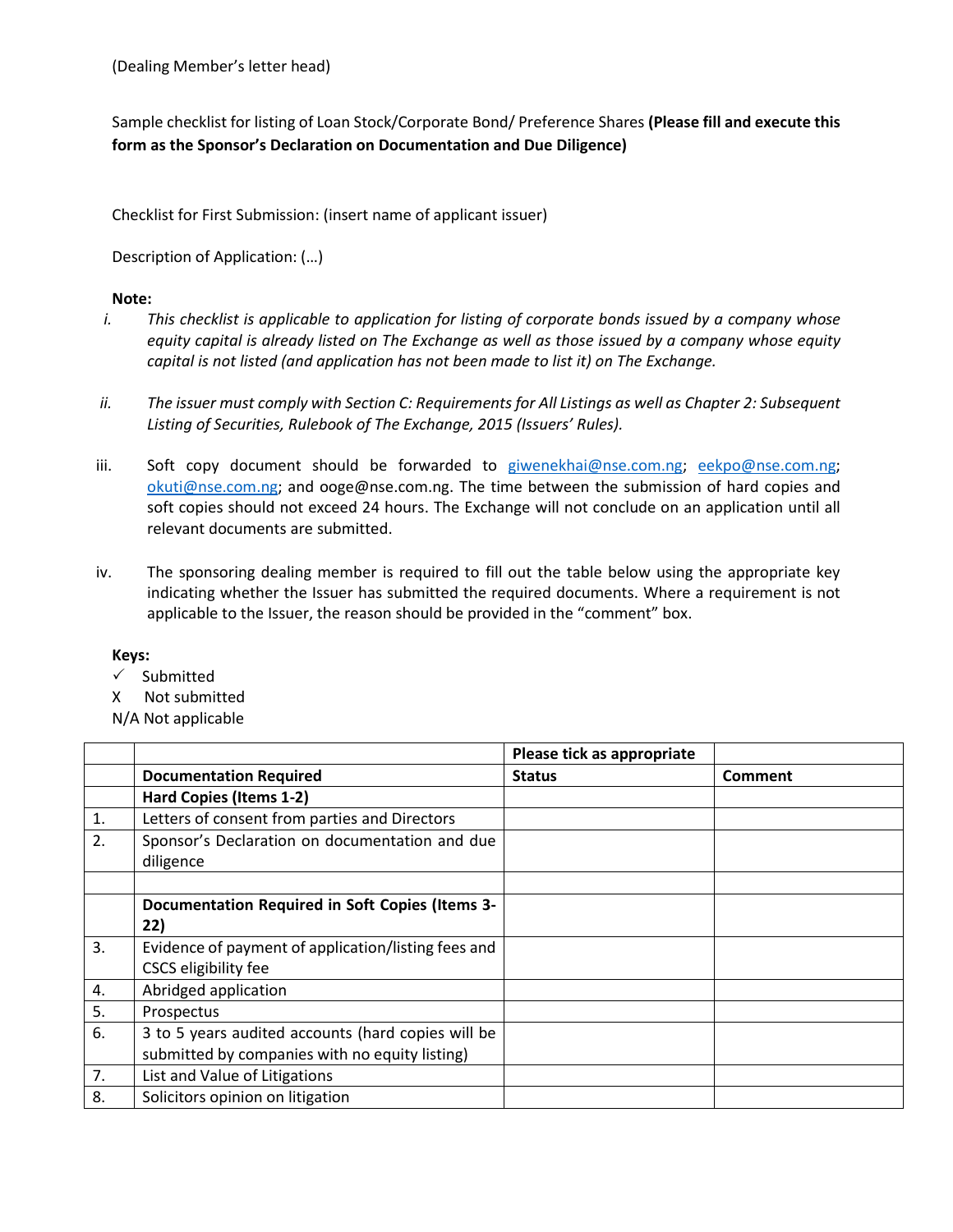|     |                                                                             | Please tick as appropriate |         |
|-----|-----------------------------------------------------------------------------|----------------------------|---------|
|     | <b>Documentation Required</b>                                               | <b>Status</b>              | Comment |
| 9.  | Estimated cost of issue detailing the cost attributed                       |                            |         |
|     | to each party to a transaction                                              |                            |         |
| 10. | Certified true copy of certificate of incorporation                         |                            |         |
| 11. | Memorandum and articles of association which is                             |                            |         |
|     | certified by CAC not later than two months prior to                         |                            |         |
|     | the date of application                                                     |                            |         |
| 12. | Certified copy of Board resolution approving the                            |                            |         |
|     | offer and issue of Prospectus                                               |                            |         |
| 13. | copy of Shareholders<br>Certified<br>resolution                             |                            |         |
|     | approving the offer                                                         |                            |         |
| 14. | Proposed time table                                                         |                            |         |
| 15. | <b>SEC Approval</b>                                                         |                            |         |
| 16. | objection<br>from<br>Primary<br>Regulator<br>No<br>$\overline{\phantom{0}}$ |                            |         |
|     | (CBN/NAICOM/NCC) (if applicable)                                            |                            |         |
| 17. | Interim accounts (if any)                                                   |                            |         |
| 18. | Technical services agreement (if applicable)                                |                            |         |
| 19. | Updated List of receiving agents                                            |                            |         |
| 20. | CAC form Co2 and Co7 of any institutional investors                         |                            |         |
|     | holding more than 5% of the issued<br>and fully                             |                            |         |
|     | paid up share capital of the company/issuer which                           |                            |         |
|     | is certified by CAC not later than two months prior                         |                            |         |
|     | to the date of application (note: Co2 and co7 of                            |                            |         |
|     | corporate entities who own 5% or more should be                             |                            |         |
|     | provided until all natural persons who own such                             |                            |         |
|     | shares and their directors are disclosed)                                   |                            |         |
| 21. | A copy of letter appointing a Shari'ah adviser (for                         |                            |         |
|     | Sukuk Bond)                                                                 |                            |         |
| 22. | Any other document which is material to the listing                         |                            |         |
|     | or to the business of the issuer                                            |                            |         |

Have any rulings been given on this transaction by the NSE? Yes/No

If yes, please provide details and the name of the person at the NSE that provided the ruling.

\_\_\_\_\_\_\_\_\_\_\_\_\_\_\_\_\_\_\_\_\_\_\_\_\_\_\_\_\_\_\_\_\_\_\_\_\_\_\_\_\_\_\_\_\_\_\_\_\_\_\_\_\_\_\_\_\_\_\_\_\_\_\_\_\_\_\_\_\_\_\_

I, ................................................................................................. an approved executive of ......................................................................... (Name of sponsor) hereby confirm that this Checklist is complete and that no other information which is required in terms of the Listings Requirements has been omitted. I also confirm that we have carried our reasonable due diligence on the applicant and its directors and are satisfied with our findings.

\_\_\_\_\_\_\_\_\_\_\_\_\_\_\_\_\_\_\_\_\_\_\_\_\_\_\_\_\_\_\_\_\_\_\_\_\_\_\_\_\_\_\_\_\_\_\_\_\_\_\_\_\_\_\_\_\_\_\_\_\_\_\_\_\_\_\_\_\_\_\_

Signed by approved executive of sponsor.